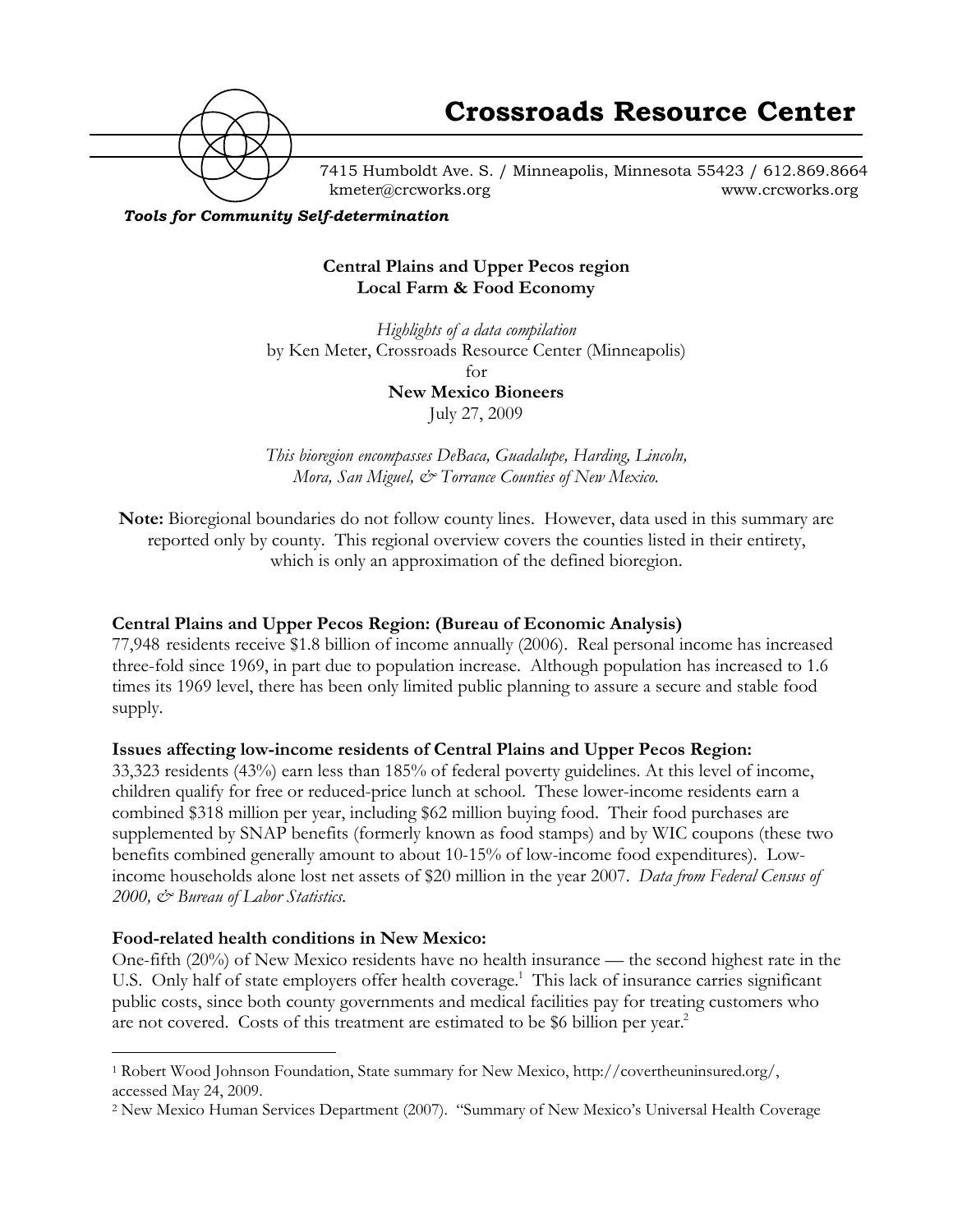Food has become a leading cause of death in the U.S, rivaling tobacco. A high-calorie diet, combined with a lack of exercise, accounts for one-fifth of the annual deaths in the U.S.<sup>3</sup> Six of the fifteen leading causes of death are related to poor diet and low physical activity.4

60% of New Mexico residents are overweight or obese, with one-third (34%) overweight and more than one-quarter (26%) obese. Nearly four of every five state residents (78%) eat fewer fruits and vegetables that nutritionists recommend (five servings per day), and 22% report they have no physical activity. 7.8% of state residents have been diagnosed with diabetes. *Source: Centers for Disease Control.*

### **The region's ranches and farms (U.S. Census of Agriculture, 2007)**

*Agriculture Census data for 2007 were released February 4, 2009. Note that the Census of Agriculture uses the term "farm" to include both ranches and farms.*

*Land:*

 $\overline{a}$ 

2,875 ranches and farms. This is a 25% increase in ranches and farms since 2002. Central Plains and Upper Pecos region has 14% of New Mexico's ranches and farms. 1,209 (42%) farms are less than 180 acres. 892 (25%) of these are 1,000 acres or more. The most prevalent farm size is 50-179 acres, with a total of 564 farms (20% of farms). Average farm size is 3,521 acres, 170% of New Mexico's average. The region has 10 million acres of land in ranches and farms. This amounts to 23% of the state's farmland. The region's farms harvested 50,520 acres of cropland. 1,013 (35%) farms have a total of 68,932 acres of irrigated land. 155 farms receive irrigation water from the Bureau of Reclamation. Average value of land and buildings per farm is \$1,046,935. This is 150% of the state average of \$696,081.

*Sales (Note that there may be discrepancies between Ag Census data and Bureau of Economic Analysis data, below):* \$122 million of crops and livestock sold (2007), 6% of state ag sales.

This is a 10% increase in sales over 2002 sales of \$111 million.

Total farm production expenses were \$126 million, an increase of 20% over 2002 production costs of \$105 million.

The largest expense item in farm production was feed purchases, at \$21 million.

Depreciation costs ranked second, totaling \$17 million. Livestock costs totaled \$16 million, while labor costs ranked fourth at \$15 million. The region's farmers also spent \$14 million

States." *JAMA* 291(10):1238-45 [with published corrections in *JAMA* (2005), 293(3), 293-294.]

nchs/data/nvsr/nvsr56/nvsr56\_16.pdf.

Reform Efforts." SCI/Academy Health Summer Workshop for State Officials, August 2. Viewed May 24, 2009, at www.statecoverage.org/files/2007\_SCI\_Summer\_Meeting\_Esquibel.ppt .

<sup>3</sup> McGinnis, J.M. & W.H. Foege (1993). "Actual causes of death in the United States." *JAMA* 270(18):2207- 12; and Mokdad, A.H, J.S. Marks, D.F. Stroup, & J.l. Gerberding (2000). "Actual causes of death in theUnited

<sup>4</sup> Heron M., D.L. Hoyert, J. Xu, C. Scott, & B. Tejada (2008). *Deaths: preliminary data for 2006.* National Vital Statistics Report 56:16. http://www.cdc.gov/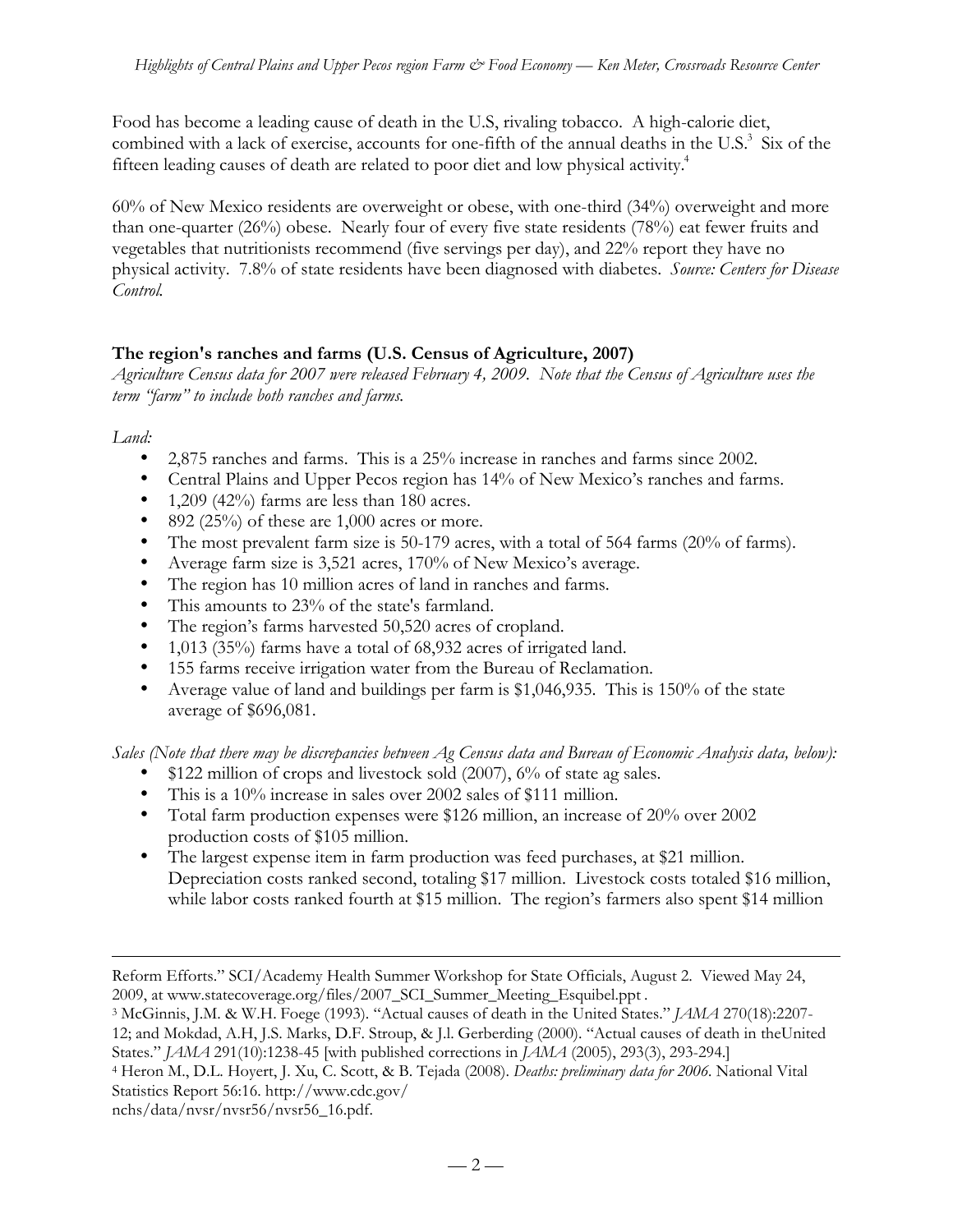on supplies, repair and maintenance, and \$13 million for gasoline, fuels, and oils. In addition, farmers and ranchers spent \$11 million paying interest on farm debt. \$26 million of crops were sold (22% of sales), \$10 million (63%) more than in 2002. *Note that Harding County sales totals, though small, were suppressed by USDA to protect confidentiality, and are not included in this total.*

\$96 million of livestock and products were sold (78% of sales). This is about the same as 2002 sales. *Note that Harding County sales totals were suppressed by USDA to protect confidentiality, so some sales are not included in this total.*

1,997 (69%) of the region's farms sold less than \$10,000 of products in 2007. Their aggregate sales of \$3.7 million amounted to 2% of the region's farm product sales. 279 farms (8%) sold more than \$100,000 of products, an aggregate total of \$97 million, 79% of region farm product sales.

373 farms received \$3.6 million of federal subsidies in 2007. *[Note that Agriculture Census data differ from Bureau of Economic Analysis data; see below.]*

69% (1,989) of region's farms reported net losses in 2007 even after subsidies are taken into account. This is slightly greater than the New Mexico rate of 65%.

**Principal Products sold in 2007** *(\*Sales data for many of these products is suppressed by USDA to protect confidentiality):*

|              | \$ millions   |
|--------------|---------------|
| Cattle       | suppressed*   |
| Milk & Dairy | $suppressed*$ |
| Forage       | suppressed*   |

*Grains, Dry Edible Beans, Oil Crops, and others:*

*Much of the data regarding acreage and sales of the region's grain and edible bean farms is suppressed buy USDA to protect confidentiality.*

13 region farms raised 56,011 bushels of corn on 554 acres.

13 of the region's farmers sold 3,234 bushels of wheat, primarily winter wheat, on 1,084 acres.

13 farms raise oats.

7 farms produce edible dry beans or oil seeds.

#### *Cattle & Dairy:*

1,771 ranches and farms hold an inventory of 209,490 cattle and calves.

129,818 cattle were sold from 1,482 ranches and farms in 2007.

*Cattle sales figures are not reliable due to suppression of data by USDA to protect confidentiality.*

24 farms produced dairy products.

*Production and sales figures for milk and dairy products are not reliable due to suppression of data by USDA to protect confidentiality.*

692 farms produced 134,981 dry tons of forage crops (hay, etc.) on 40,298 acres of cropland. Of these, 601 farms sold forage.

In addition, 21 farms produced 176,921 tons of corn silage on 7,088 acres.

#### *Other livestock & animal products:*

47 farms sold 592 hogs and pigs.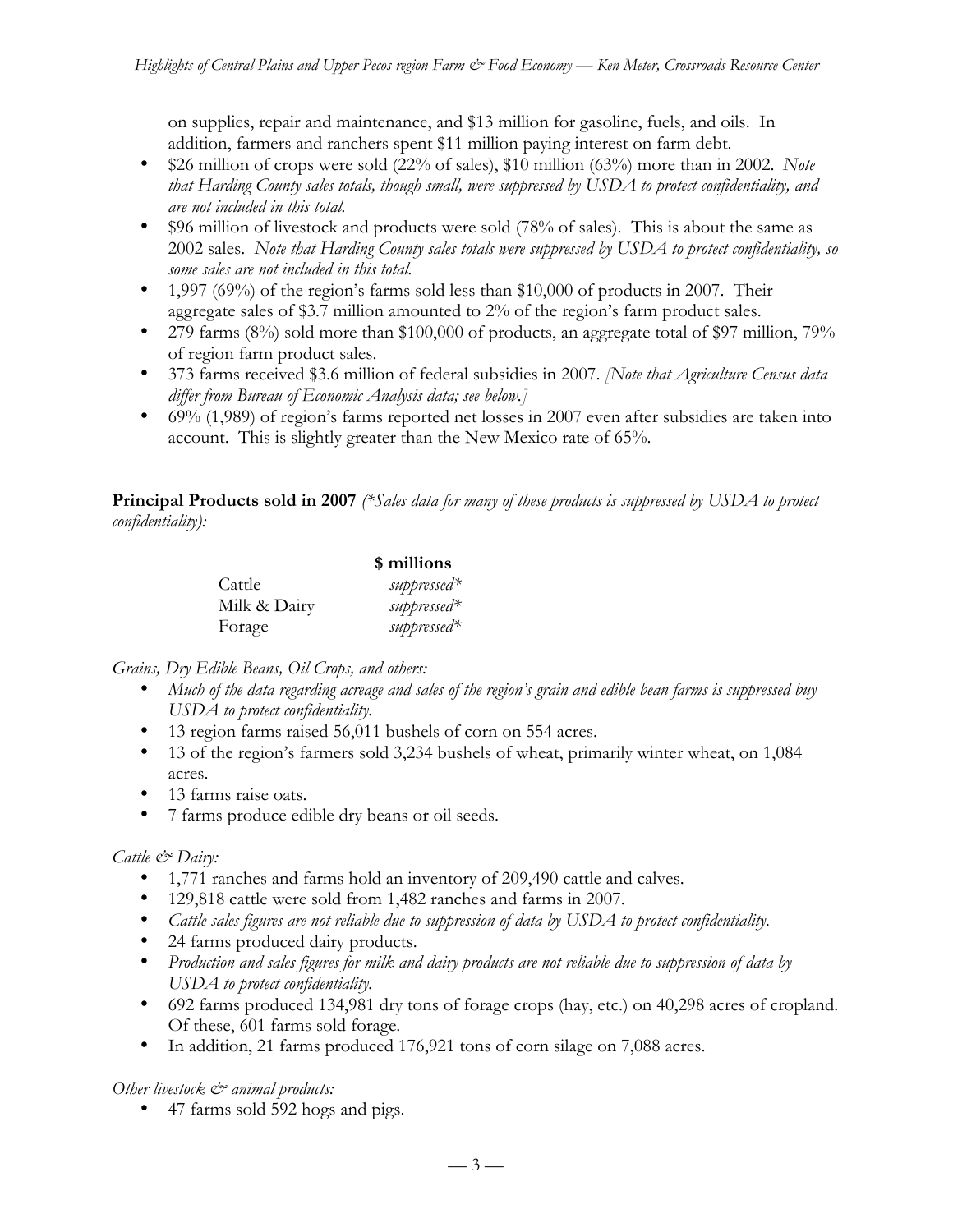56 farms hold an inventory of 219 hogs and pigs. 188 farms sold a total of \$1.2 million of horses. 218 farms raise laying hens, holding an inventory of 5,090. 127 farms held an inventory of 25,381 sheep, lambs, and goats.

#### *Nursery, Landscape & Ornamental Crops:*

25 farms sold more than \$8 million of ornamental and nursery crops.

*Vegetables & Melons (some farmers state that Ag Census data does not fully represent vegetable production):* 39 farms produced vegetables; acreage and sales were suppressed by USDA to protect confidentiality. Only 23 farms produced vegetables in 2002. 4 farms raised potatoes.

**Detailed lists of vegetables harvested in 2007, as recorded by the Agriculture Census:** *Note: (D) means data suppressed by USDA to protect confidentiality; (Z) means less than half of an acre.*

#### **De Baca County**

|                  |       | Harvested |
|------------------|-------|-----------|
|                  | Farms | acres     |
| Cantaloupes      |       |           |
| Peppers, Chile   |       |           |
| Tomatoes in open |       |           |
| Watermelons      |       |           |

**Harvested**

#### **Guadalupe County**

|                     | Farms |   | acres                      |
|---------------------|-------|---|----------------------------|
| Beans, Green Lima   |       | 1 | D)                         |
| Cantaloupes         |       | 1 |                            |
| Cucumbers & Pickles |       | 1 |                            |
| Lettuce, all        |       | 1 |                            |
| Lettuce, Leaf       |       | 1 |                            |
| Onions, Dry         |       |   |                            |
| Onions, Green       |       | 1 |                            |
| Peas, Southern      |       | 1 |                            |
| Peppers, Bell       |       |   |                            |
| Peppers, Chile      |       |   |                            |
| Potatoes            |       | 1 |                            |
| Pumpkins            |       | 3 | 2                          |
| Squash, all         |       | 2 | $\left( \mathrm{L}\right)$ |
| Squash, Winter      |       | 2 | D)                         |
| Sweet Corn          |       | 1 | (D)                        |
| Tomatoes in open    |       | 4 | 2                          |
| Vegetables, other   |       | 2 |                            |
| Watermelons         |       |   |                            |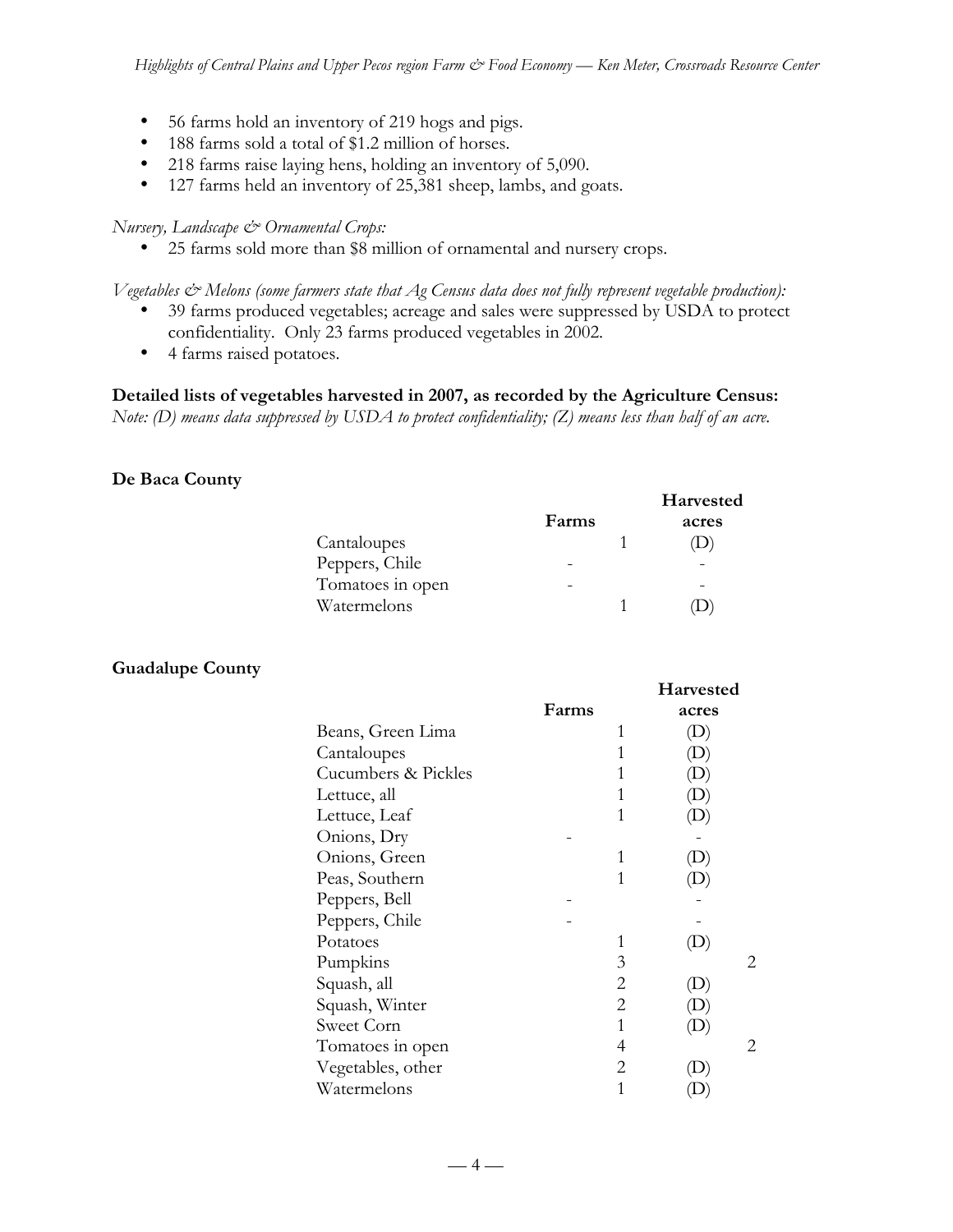### **Harding County**

|                 |       | Harvested |
|-----------------|-------|-----------|
|                 | Farms | acres     |
| (None reported) |       |           |
|                 |       |           |

# **Lincoln County**

|                  |       | <b>Harvested</b> |
|------------------|-------|------------------|
|                  | Farms | acres            |
| Squash, all      |       |                  |
| Squash, Summer   |       |                  |
| Tomatoes in open |       |                  |

#### **Mora County**

|                     |       | <b>Harvested</b>          |
|---------------------|-------|---------------------------|
|                     | Farms | acres                     |
| <b>Broccoli</b>     |       |                           |
| Cabbage, Head       |       |                           |
| Cauliflower         |       |                           |
| Cucumbers & Pickles |       |                           |
| Garlic              | 2     | $\left(\mathbf{D}\right)$ |
| Peas, Green         | 2     |                           |
| Potatoes            | 2     |                           |
| Pumpkins            | 2     |                           |
| Spinach             |       |                           |
| Sweet Corn          |       |                           |

## **San Miguel County**

|                     |       |   | <b>Harvested</b> |
|---------------------|-------|---|------------------|
|                     | Farms |   | acres            |
| Beans, Snap         |       | 2 |                  |
| Cantaloupes         |       |   |                  |
| Cucumbers & Pickles |       | 2 |                  |
| Garlic              |       |   |                  |
| Peas, Green         |       |   |                  |
| Peppers, Chile      |       |   |                  |
| Squash, all         |       | 2 | D                |
| Squash, Summer      |       | 2 | $\mathbf{D}$     |
| Sweet Corn          |       | 6 | 6                |
| Tomatoes in open    |       | 2 |                  |
| Vegetables, other   |       | 2 |                  |
| Watermelons         |       | 2 |                  |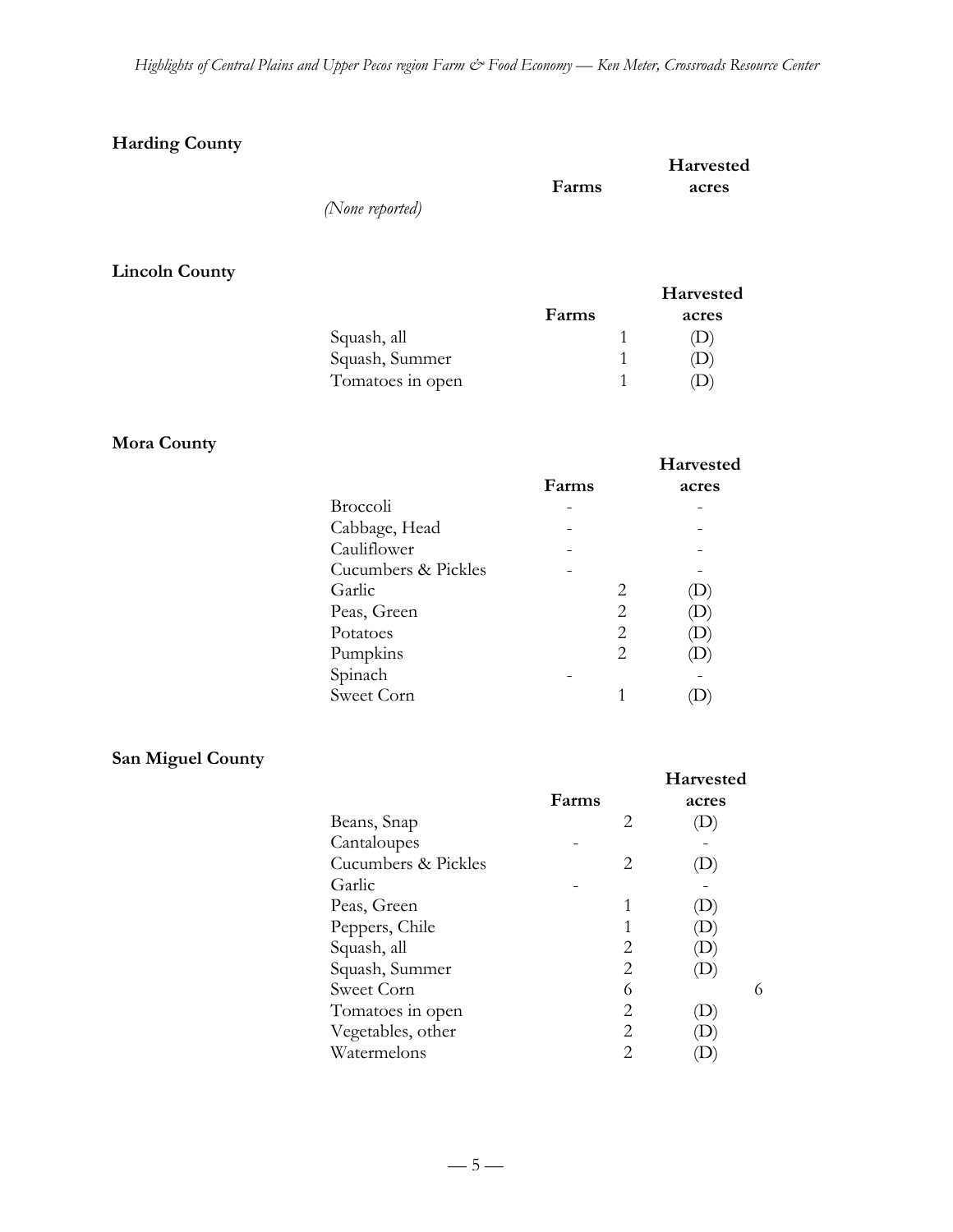### **Torrance County**

|                       |       |                | Harvested                  |     |
|-----------------------|-------|----------------|----------------------------|-----|
|                       | Farms |                | acres                      |     |
| Beans, Snap           |       | 5              |                            | 2   |
| <b>Beets</b>          |       | $\overline{c}$ | $\left( \mathrm{D}\right)$ |     |
| Cabbage, Head         |       | $\overline{c}$ |                            |     |
| Carrots               |       | $\mathfrak{Z}$ | (Z)                        |     |
| Cucumbers & Pickles   |       | $\overline{c}$ |                            |     |
| Lettuce, all          |       | $\overline{c}$ |                            |     |
| Lettuce, Leaf         |       | 2              |                            |     |
| <b>Mustard Greens</b> |       |                |                            |     |
| Onions, Dry           |       |                |                            |     |
| Onions, Green         |       | 2              |                            |     |
| Peas, Green           |       | 1              |                            |     |
| Peppers, Chile        |       | 4              |                            | 5   |
| Potatoes              |       | 1              | $\left( \mathrm{D}\right)$ |     |
| Pumpkins              |       | 7              |                            | 111 |
| Squash, all           |       | 8              |                            | 5   |
| Squash, Summer        |       | 5              |                            | 1   |
| Squash, Winter        |       | 3              |                            | 4   |
| Sweet Corn            |       | $\overline{c}$ | $\left( \mathrm{L}\right)$ |     |
| Tomatoes in open      |       | $\overline{2}$ |                            |     |
| Turnips               |       | 1              |                            |     |
| Vegetables, other     |       | 1              |                            |     |

*Fruits (some farmers state that Ag Census data does not fully represent fruit production):* The region has 98 fruit and nut farms with 469 acres of orchard.

#### **Detailed list of fruit acreage in 2007, as recorded by the Agriculture Census:**

*Note: (D) means data suppressed by USDA to protect confidentiality; (Z) means less than half of an acre.*

#### **De Baca County**

|                 | Farms                                       |                | Acres |                |
|-----------------|---------------------------------------------|----------------|-------|----------------|
| Pecans          |                                             | $\overline{4}$ |       | 8              |
|                 |                                             |                |       |                |
|                 |                                             |                | Acres |                |
| Apples          |                                             | 5              |       | $\overline{4}$ |
| Apricots        |                                             |                |       |                |
|                 |                                             | 3              |       | 2              |
|                 |                                             | 1              |       |                |
|                 |                                             |                |       |                |
| Other noncitrus |                                             | 2              |       |                |
|                 | Cherries, Sweet<br>Cherries, Tart<br>Grapes | Farms          |       |                |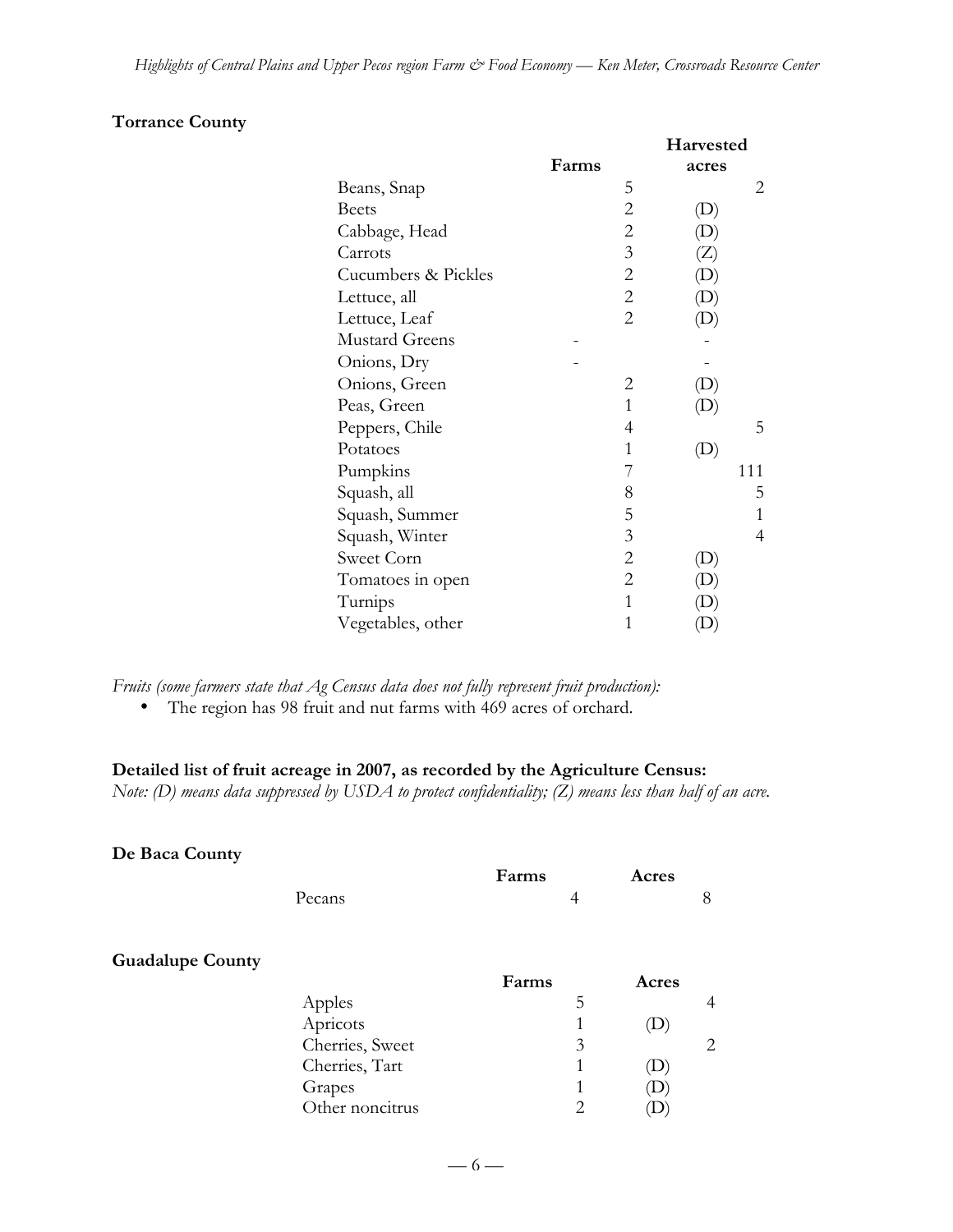| Peaches, all   |     |  |
|----------------|-----|--|
| Pears, all     |     |  |
| Pecans         | (1) |  |
| Plums & Prunes |     |  |

### **Harding County**

|                 | Farms | Acres |
|-----------------|-------|-------|
| (None recorded) |       |       |

### **Lincoln County**

|                 | Farms | Acres |
|-----------------|-------|-------|
| Apples          | 35    | 117   |
| Apricots        |       |       |
| Cherries, Sweet | 1     |       |
| Cherries, Tart  | 1     |       |
| Grapes          | 2     |       |
| Other noncitrus | 1     |       |
| Peaches, all    | 6     | 22    |
| Pears, all      | 5     | 13    |
| Pecans          | 8     | 118   |

### **Mora County**

|                 | Farms | Acres        |
|-----------------|-------|--------------|
| Apples          | 15    | 29           |
| Cherries, Tart  |       | D            |
| Other noncitrus | 2     | $\cup$       |
| Peaches, all    |       | $\mathbf{D}$ |
| Pears, all      |       |              |
| Plums & Prunes  |       |              |
|                 |       |              |

# **San Miguel County**

|                 | Farms | Acres |
|-----------------|-------|-------|
| Apples          |       |       |
| Grapes          |       |       |
| Other noncitrus |       |       |
| Peaches, all    | 3     |       |
| Pecans          |       |       |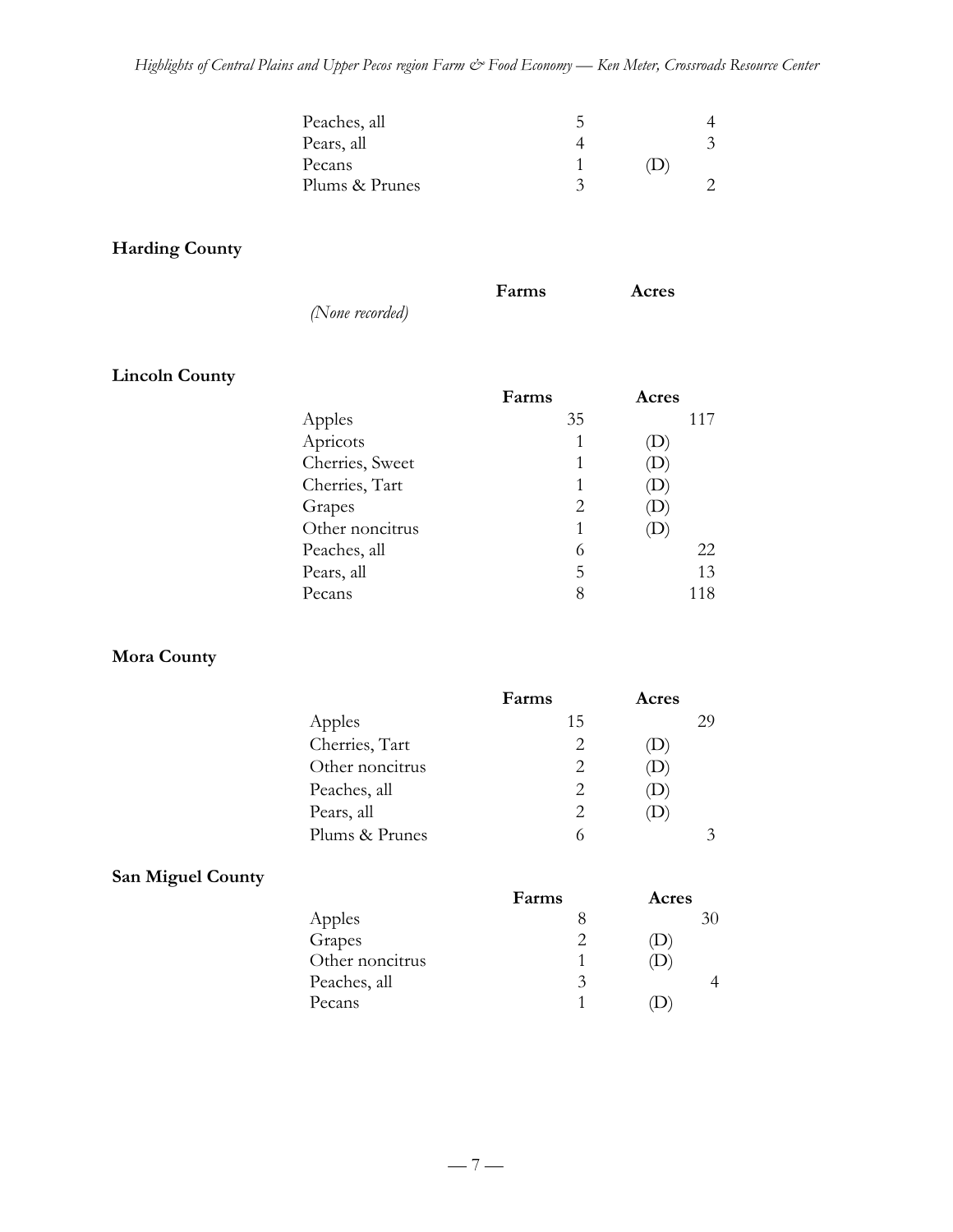**Detailed list of berry acreage in 2007, as recorded by the Agriculture Census** *(if a given county in the region is not listed as producing berries, the count is not named below):*

| <b>Guadalupe County</b>  |                                             | Farms                        | Acres                                                                                           |
|--------------------------|---------------------------------------------|------------------------------|-------------------------------------------------------------------------------------------------|
|                          | Raspberries<br>Strawberries                 | $\mathbf{1}$<br>$\mathbf{1}$ | (D)<br>(D)                                                                                      |
| <b>Lincoln County</b>    | Blackberries<br>Raspberries<br>Strawberries | Farms<br>1<br>1<br>1         | Acres<br>$\left( \mathrm{D}\right)$<br>$\left( \mathrm{D}\right)$<br>$\left( \mathrm{L}\right)$ |
| <b>Mora County</b>       | Raspberries                                 | Farms<br>$\overline{2}$      | Acres<br>(D)                                                                                    |
| <b>San Miguel County</b> | Loganberries                                | Farms<br>$\overline{2}$      | Acres<br>(D)                                                                                    |
| <b>Torrance County</b>   | Other berries                               | Farms<br>$\overline{2}$      | Acres<br>(D)                                                                                    |

#### *Direct*  $\mathcal{Q}$  organic sales:

126 ranches and farms sell \$747,000 of food directly to consumers. This is a 29% increase in the number of farms selling direct (116 in 2002), and a 58% increase in direct sales, over \$474,000 in 2002. Direct sales account for 0.6% of the region's farm sales, larger than the national average of 0.4%.

The region's farmers make up 8% of the farms selling direct in the state, and account for 7% of New Mexico's direct sales (\$11.2 million of direct sales from 1,529 New Mexico farms in 2007, an increase from \$6.6 million in 2002).

The New Mexico Organic Commodity Commission reports that 16 farmers are certified organic, operating 54,894 acres of certified land — over half of the 105,551 certified acres in the state.

Harding County boasts the largest number of certified acres in the region and in the state, with 38,902.

According to the U.S. Census of Agriculture, 21 region farms sold organic foods (\$173,000 sales). This data, however, suppresses sales from Guadalupe, Harding, and Torrance counties. (Harding has 71% of the certified acres in the region, according to NMOCC state data).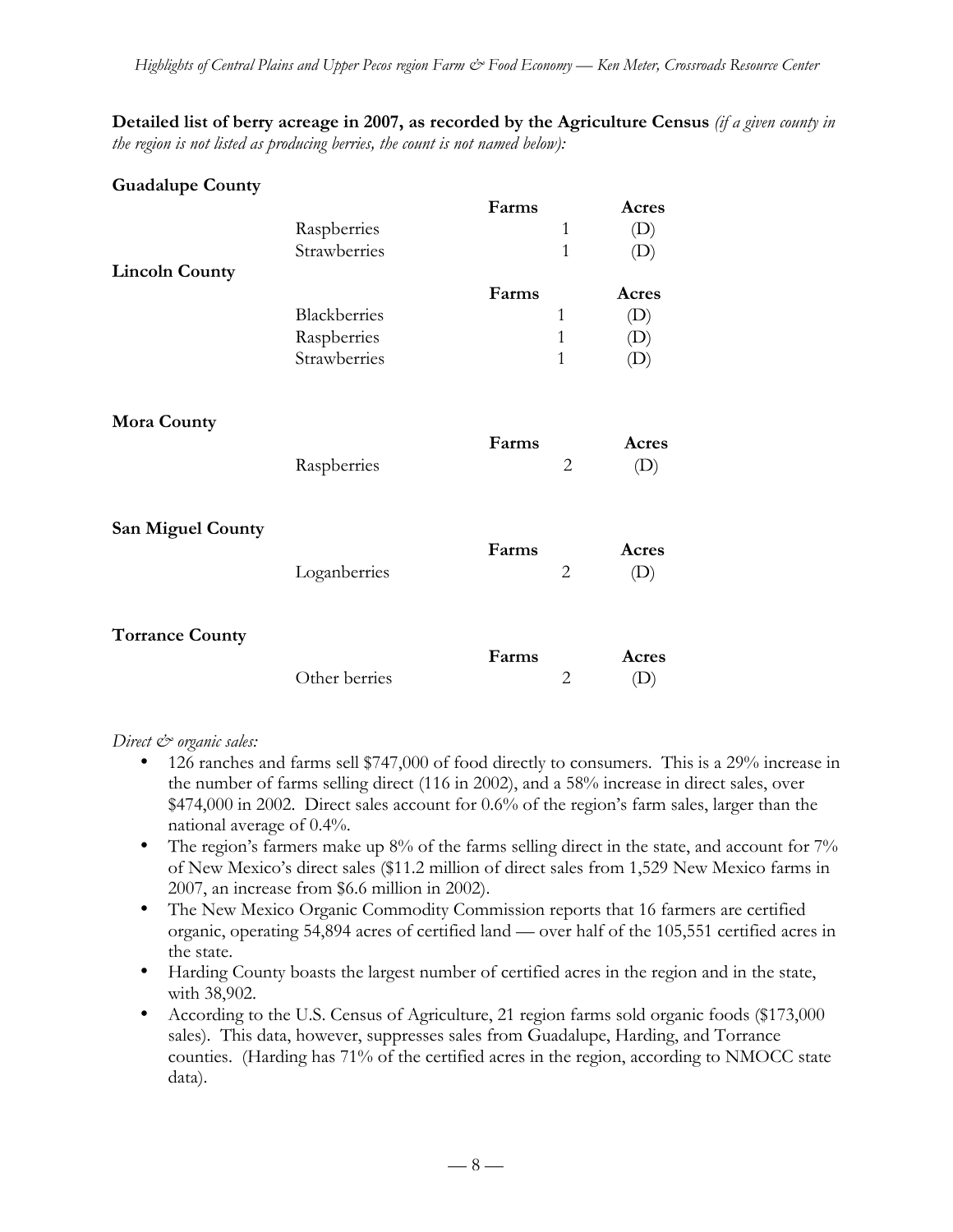This is 8% of New Mexico farms selling organic, and 2% of state sales (\$11.2 million), as recorded by the U.S. Census of Agriculture.

Local farm lists show two Community Supported Agriculture (CSA) farms in the region including one in San Miguel County, and one in Torrance County, out of 20 total for the state of New Mexico.

According to the U.S. Census of Agriculture, 14 farms in the region market through community supported agriculture (CSA), 10% of New Mexico's total of 139.

162 farms produce added-value products on the farm (19% of New Mexico's total).

#### *Conservation practices:*

758 farms use rotational management or intensive grazing, 23% of those in the state.

267 farms use conservation practices, 12% of those in the state.

132 farms generate some electricity on the farm, 24% of those in the state.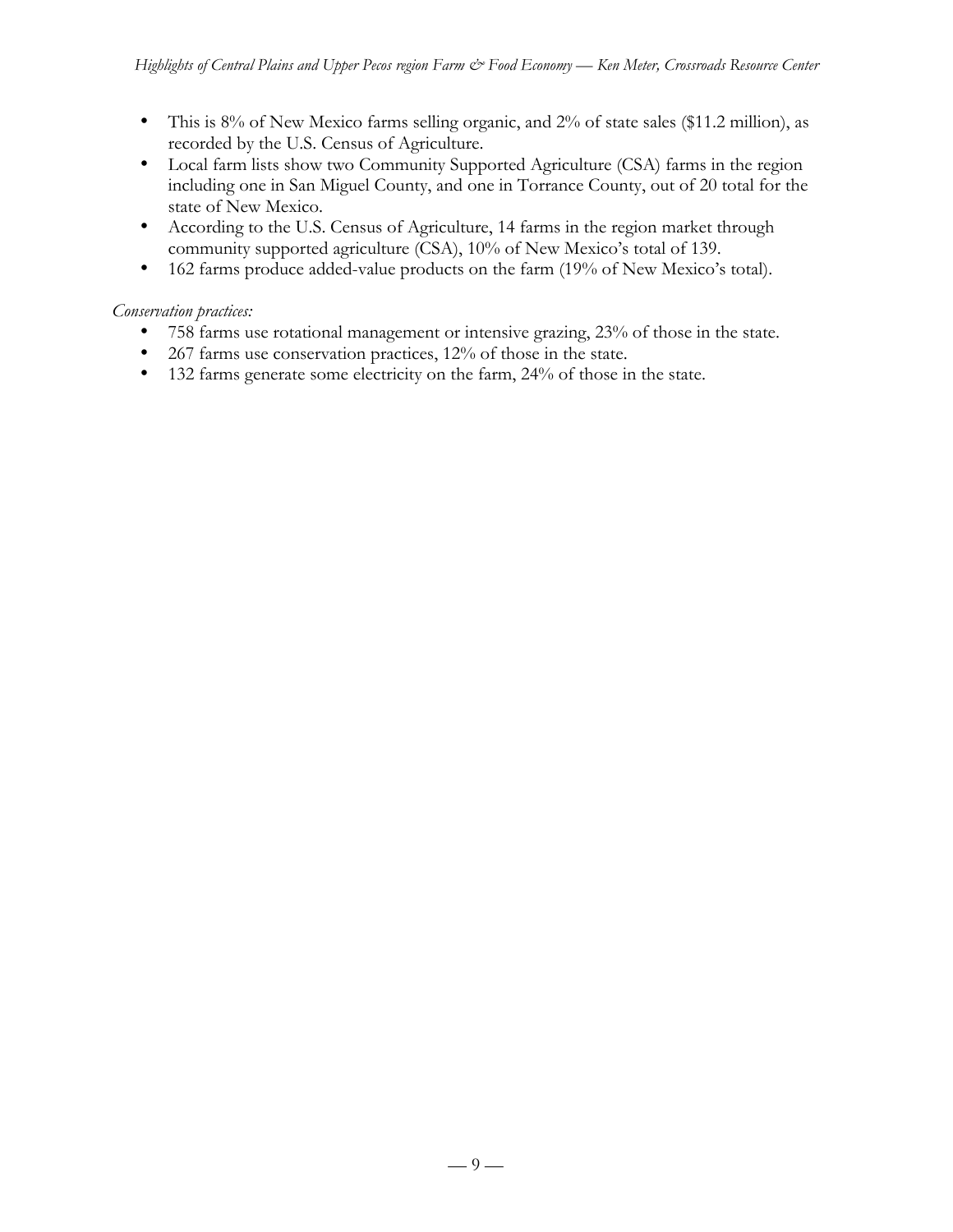#### **State of New Mexico Highlights (Agriculture Census 2007)**

New Mexico has 20,930 farms, 38% more than the 15,170 farms in 2002.

Nevertheless, the number of acres in farms decreased 4%, to 43 million acres in 2007.

8,904 farm operators are Latino.

6,611 farm operators are Native American.

The state has 24,214 White farm operators.

There are 43 Asian-American, 66 African-American, and 26 Pacific Islander farm operators. New Mexico farmers sold \$2.2 billion of crops and livestock in 2007, up 28% from \$1.7 billion in sales five years before.

This includes \$1.6 billion of livestock, and \$553 million in crops.

The Agriculture Census lists production expenses as \$1.9 billion for all state farms.

Government payments to farmers decreased 14%, to \$43 million in 2007 from \$50 million in 2002.

The most prevalent farm size is 1-9 acres, with 6,400 farms.

The next most prevalent size is 10-49 acres, with 4,300 farms.

3,600 farms are more than 1,000 acres.

New Mexico ranks  $9<sup>th</sup>$  in the U.S. for dairy sales, with \$1 billion. This is also the most important farm commodity sold in the state, in terms of sales.

Second most important product in New Mexico is cattle, with \$576 million in sales.

The state's farms held an inventory of 1.5 million cattle, down from 1.7 million in 1997.

The most important single crop raised is forage, with \$139 million sold from 366,000 acres. 302,000 acres are devoted to wheat production.

New Mexico farms sell \$105 million of fruits and nuts, and \$89 million of vegetables.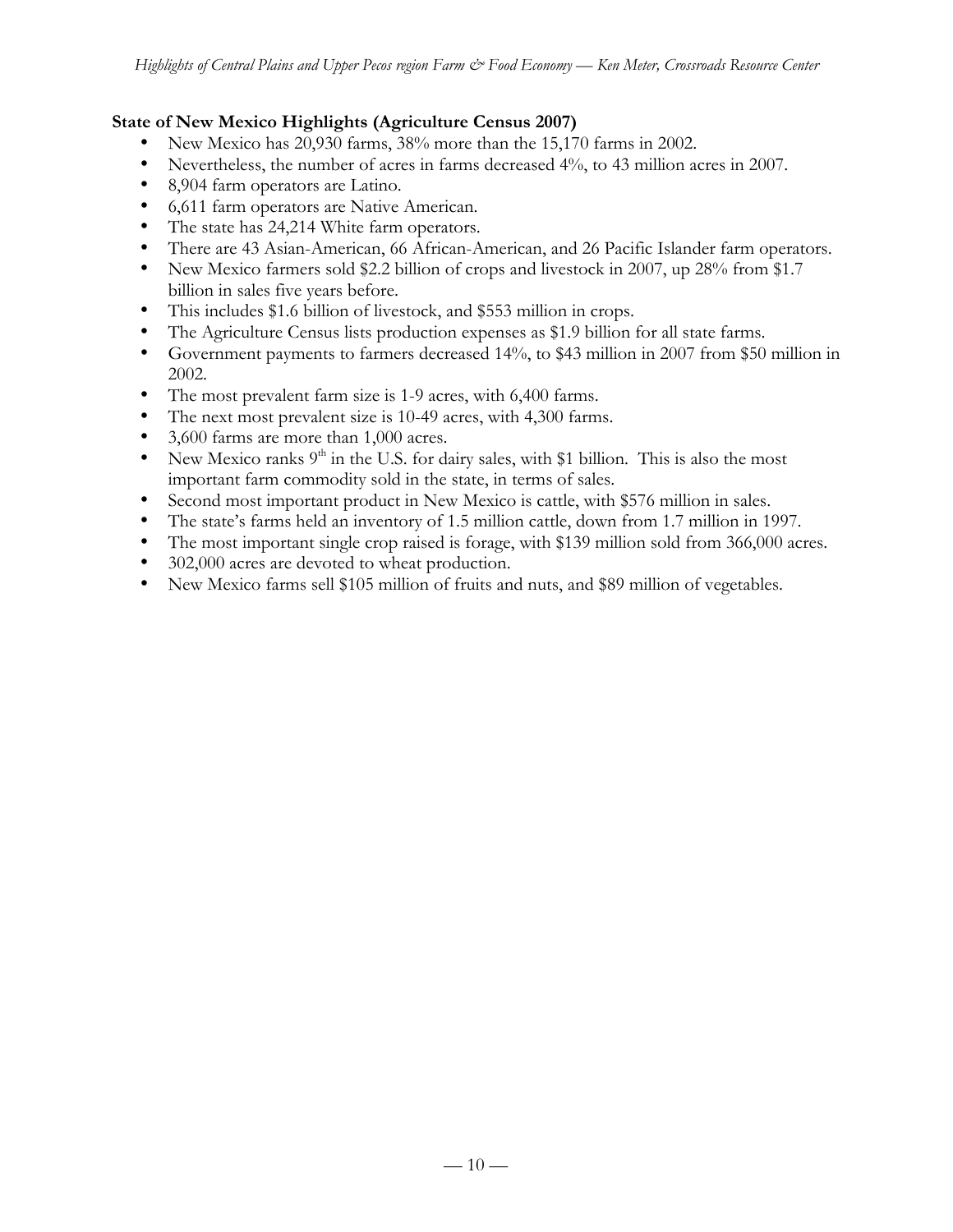### **New Mexico's top 25 farm products in 2007 (Economic Research Service)**

*Note that these ERS data do not always agree with results from the farm census, above. See also chart on next page*

| 1  | Dairy products     | 1,353.8 |
|----|--------------------|---------|
| 2  | Cattle and calves  | 951.8   |
| 3  | Hay                | 195.4   |
| 4  | Pecans             | 96.2    |
| 5  | Onions             | 63.4    |
| 6  | Greenhouse/nursery | 62.4    |
| 7  | Wheat              | 38.5    |
| 8  | Cotton             | 35.0    |
| 9  | Peppers, chile     | 32.9    |
| 10 | Corn               | 23.9    |
| 11 | Potatoes           | 14.3    |
| 12 | Sorghum grain      | 9.9     |
| 13 | Peanuts            | 7.0     |
| 14 | Dry beans          | 6.1     |
| 15 | Sheep and lambs    | 5.4     |
| 16 | Wool               | 1.3     |
| 17 | Apples             | 1.0     |
| 18 | Honey              | 0.5     |
| 19 | Hogs               | 0.2     |
| 20 | Mohair             | $0.2\,$ |

*Note: chicken eggs and farm chickens were also listed among New Mexico's top 25 products, but sales figures for these products were not released by ERS.*

Note also that at \$11 million, direct sales from farmers to consumers amount to more than the value of the 12<sup>th</sup> ranking product, sorghum grain.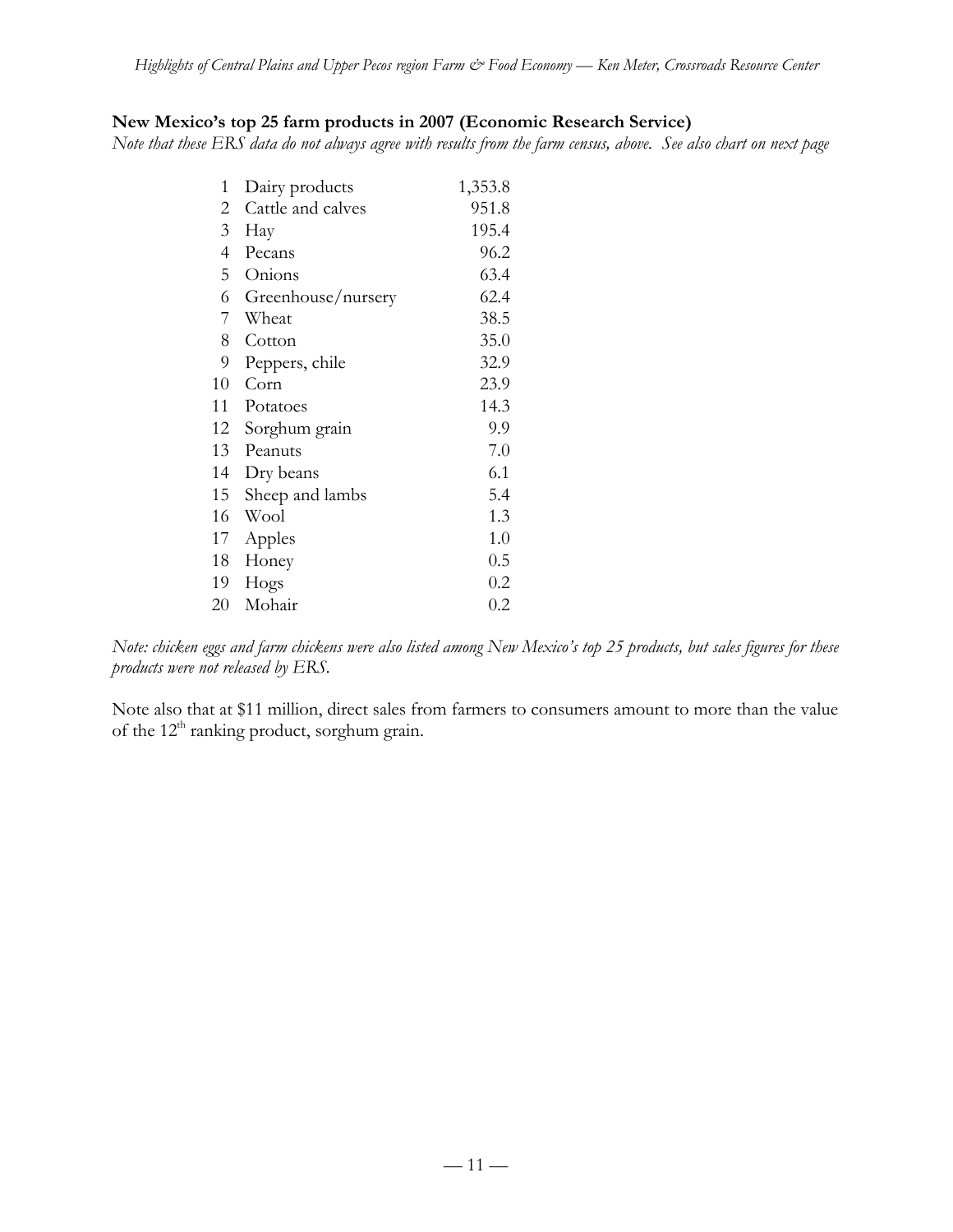**New Mexico's top 25 farm products in 2007 (Economic Research Service)** *See table on previous page*



**Top 25 commodities sold by New Mexico farms, 2007**

*Source: USDA Economic Research Service*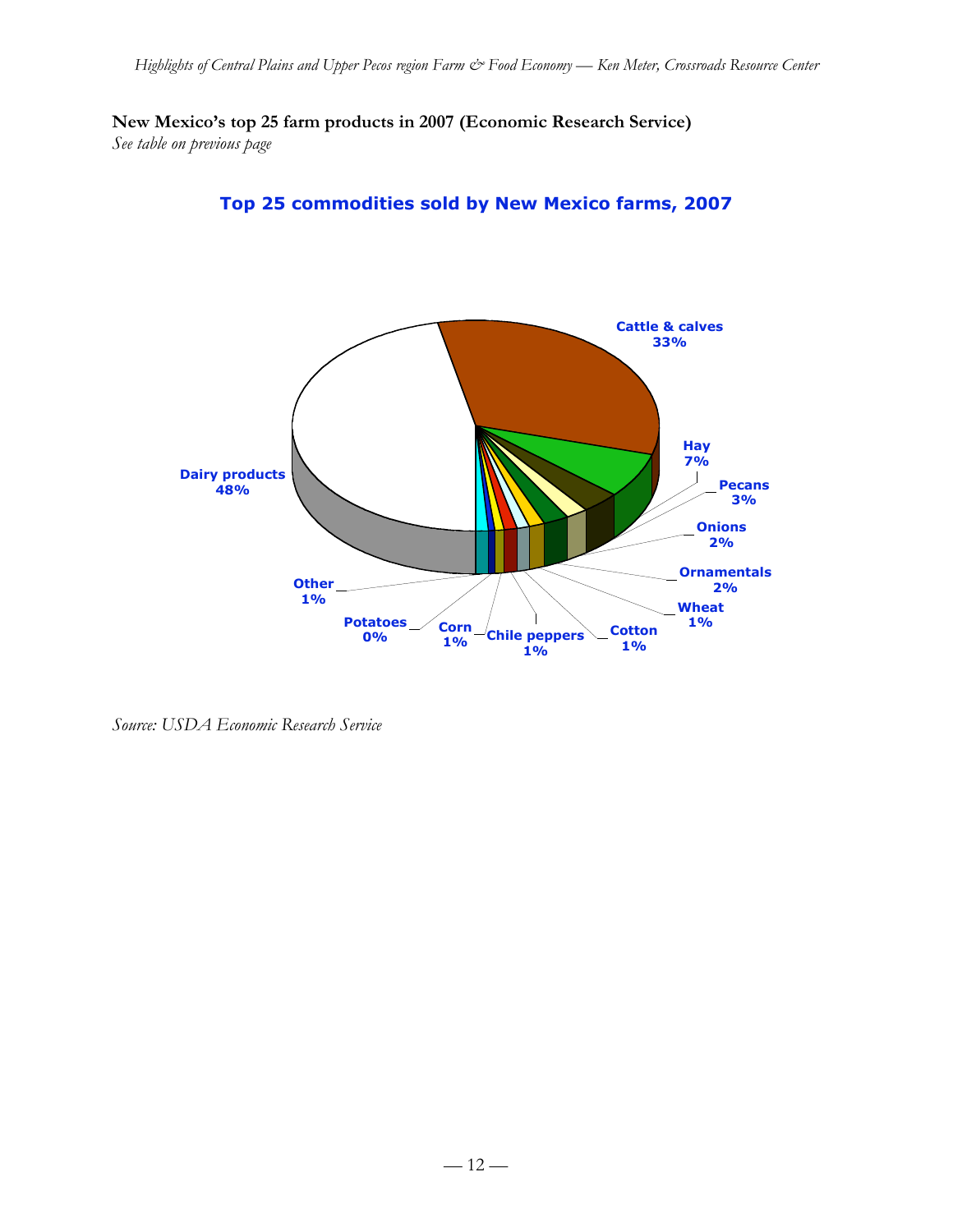



**Farm Production Balance in Central Plains &** 

*Source: Bureau of Economic Analysis. Note that the Farm Production Balance for Torrance County farmers has been positive since 1997 except for the year 2002; this makes totals for the rest of the region higher than if Torrance were not reported.*

Upper Pecos region farmers sell \$172 million of commodities per year (1981-2007 average), spending \$197 million to raise them, for an average loss of \$25 million each year. The farm sector as a whole has not earned a positive cash flow from raising commodities (though clearly some individual farms have made money) since 1994.

Overall, farm producers have experienced losses of \$667 million since 1981. Moreover, 69% of the region's farms and ranches reported a net loss in 2007 (Agriculture Census), even after subsidies are taken into account.

Upper Pecos region farmers and ranchers earned \$78 million less by selling commodities in 1969 than they earned in 2007 (in 2007 dollars). Sales of livestock and related products appear to be declining steadily since 1994, while crop income has stayed fairly constant since 1969. The most steadily increasing cost of production is feed costs.

Farmers and ranchers earn another \$11 million per year of farm-related income — primarily rental income for land (27-year average for 1981-2007). Federal farm support payments averaged \$10 million per year over the years 2001-2005.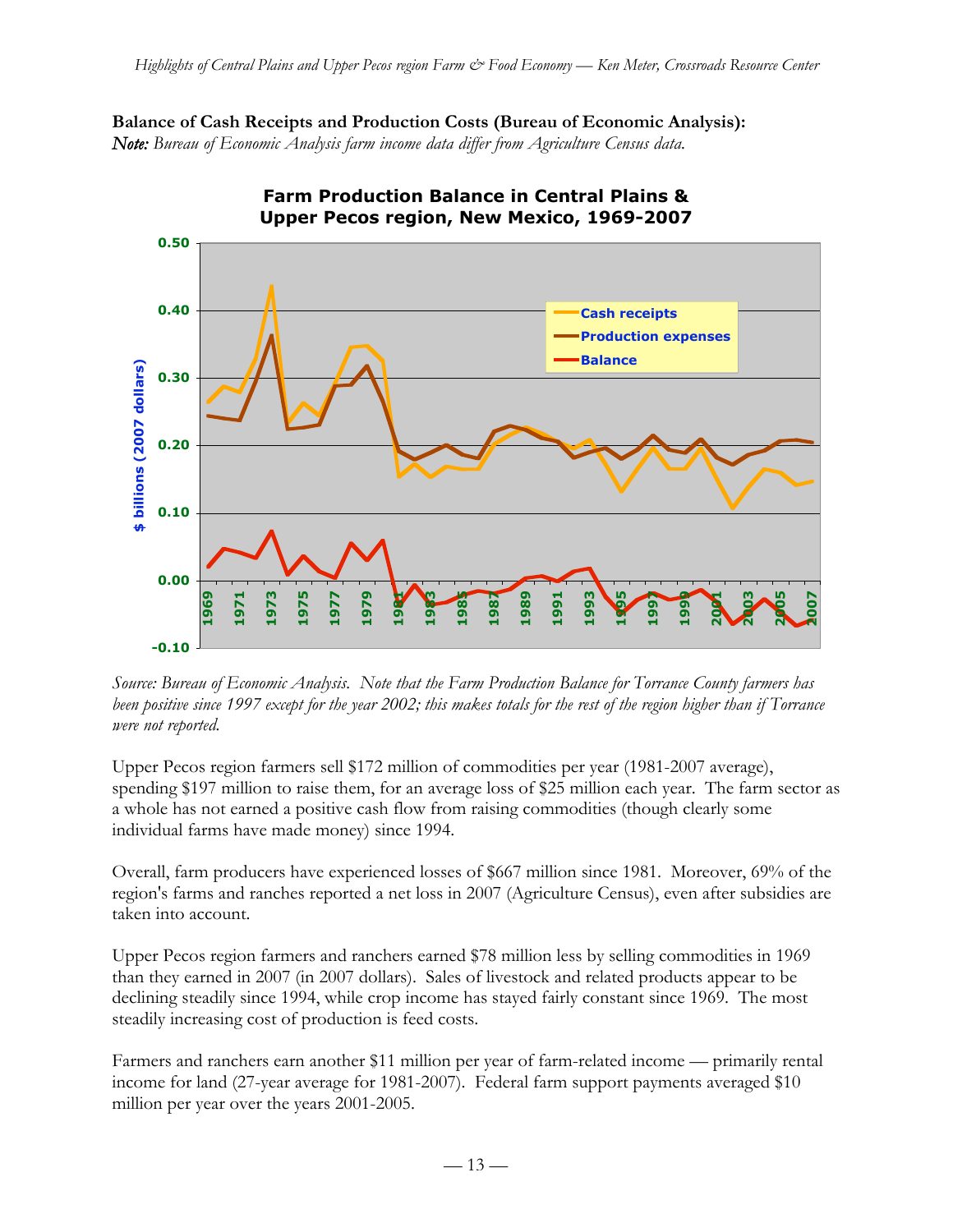

*Source: Bureau of Economic Analysis. Note missing data marked at zero for crop income for several years.*

### **Upper Pecos region consumers (2007):**

Upper Pecos region consumers spend \$203 million buying food each year, including \$114 million for home use. Most of this food is produced outside the region. \$747,000 of food products (0.6% of farm cash receipts, and 0.4% of local consumer needs) are sold by 126 farms directly to consumers, but not always to Upper Pecos region consumers, since this includes internet sales.

Estimated change in net assets for all region households was a combined loss of \$107 million in 2007 alone (BLS). This places additional pressure on Upper Pecos region residents as they pay for food.

#### **Farm and food economy summary:**

Farmers lose \$25 million each year producing food commodities, spending \$66 million buying inputs from external suppliers, for a total outflow of \$90 million from the region economy.

Meanwhile, consumers spend more than \$180 million buying food from outside. Thus, total loss to the region is \$270 million of potential wealth *each year*. This loss amounts to more than double the value of all commodities raised in the region, and would be more than enough to feed all residents.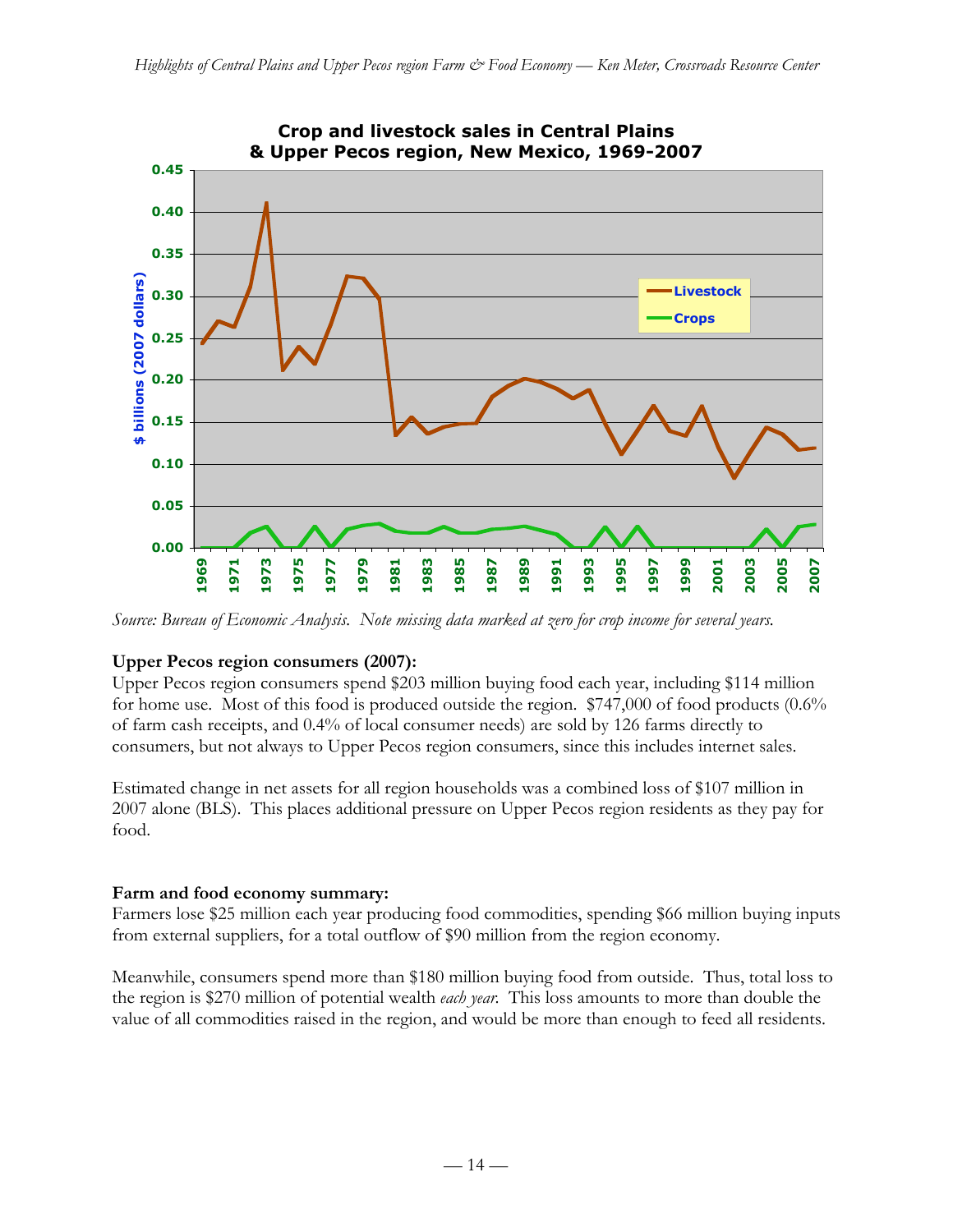#### **Upper Pecos region: markets for food eaten at home (2007):**

*Source: Bureau of Labor Statistics*

|                                     | millions |
|-------------------------------------|----------|
| Meats, poultry, fish, and eggs      | 25       |
| Fruits & vegetables                 | 21       |
| Cereals and bakery products         | 14       |
| Dairy products                      | 13       |
| "Other," incl. sweets, fats, & oils | 42       |

If Upper Pecos region consumers purchased only 15% of the food they need for home use directly from region farmers, this would produce \$17 million of new farm income in Upper Pecos region considerably more than all government subsidies given farms in the region.

#### **State of New Mexico: markets for food eaten at home (2007)**

*Source: Bureau of Labor Statistics*

New Mexicans purchase \$5 billion of food per year, \$2.8 billion of this to eat at home. Home purchases break down in the following way:

|                                     | millions |
|-------------------------------------|----------|
| Meats, poultry, fish, and eggs      | \$620    |
| Fruits & vegetables                 | 518      |
| Cereals and bakery products         | 358      |
| Dairy products                      | 315      |
| "Other," incl. sweets, fats, & oils | 1,043    |